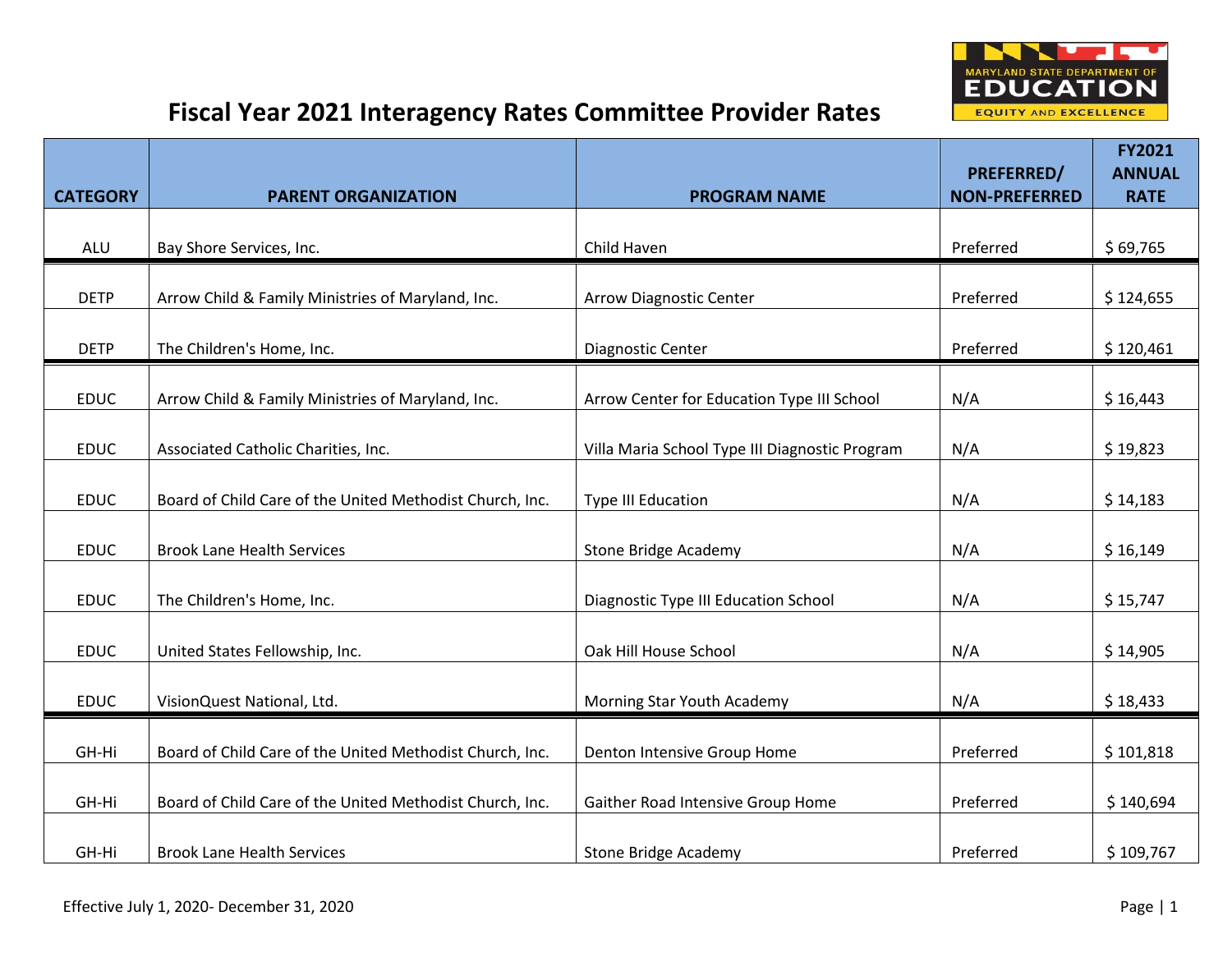

|                 |                                                          |                                                | <b>PREFERRED/</b>    | <b>FY2021</b><br><b>ANNUAL</b> |
|-----------------|----------------------------------------------------------|------------------------------------------------|----------------------|--------------------------------|
| <b>CATEGORY</b> | <b>PARENT ORGANIZATION</b>                               | <b>PROGRAM NAME</b>                            | <b>NON-PREFERRED</b> | <b>RATE</b>                    |
|                 |                                                          |                                                |                      |                                |
| GH-Hi           | Hearts & Homes for Youth                                 | Helen Smith High Intensity                     | Preferred            | \$96,762                       |
| GH-Hi           | Our House, Inc.                                          | Our House, Inc.                                | Preferred            | \$75,194                       |
| GH-Hi           | The Children's Home, Inc.                                | Transitions - High Intensity Group Home        | Preferred            | \$99,830                       |
| GH-Hi           | The National Center for Children & Families              | Greentree Adolescent Program                   | Non-Preferred        | \$121,798                      |
|                 |                                                          |                                                |                      |                                |
| <b>GHS</b>      | Arrow Child & Family Ministries of Maryland, Inc.        | Arrow Transitional Living Program @ Crossroads | Non-Preferred        | \$102,380                      |
| <b>GHS</b>      | Board of Child Care of the United Methodist Church, Inc. | <b>Group Home</b>                              | Non-Preferred        | \$87,368                       |
| <b>GHS</b>      | Building Communities Today For Tomorrow, Inc.            | One Love                                       | Preferred            | \$70,232                       |
| <b>GHS</b>      | Care With Class, Inc.                                    | Care with Class                                | Preferred            | \$75,120                       |
| <b>GHS</b>      | Cedar Ridge Children's Home & School, Inc.               | Residential Services - 24 Hour Child Care      | Preferred            | \$82,614                       |
|                 |                                                          |                                                |                      |                                |
| <b>GHS</b>      | Challengers Independent Living                           | Bert's Place/Bert's Place Too                  | Preferred            | \$75,671                       |
| <b>GHS</b>      | Changing Lives At Home, Inc.                             | Changing Lives At Home                         | Preferred            | \$75,906                       |
| <b>GHS</b>      | Day By Day Residential Services, Inc.                    | Day By Day Residential Services, Inc.          | Preferred            | \$76,514                       |
| <b>GHS</b>      | Hearts & Homes for Youth                                 | Jump Start                                     | Preferred            | \$85,789                       |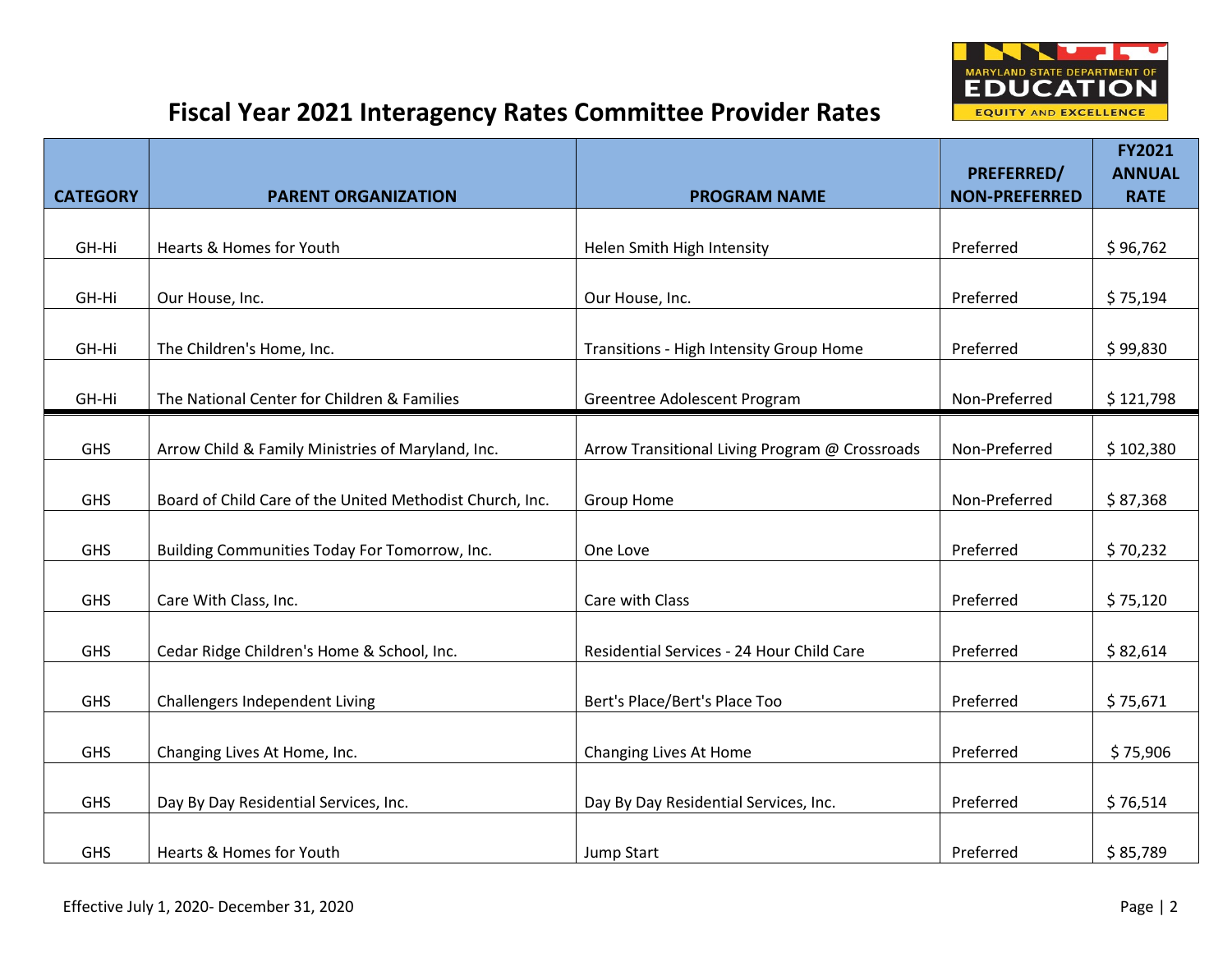

|                 |                                              |                                          |                                           | <b>FY2021</b>                |
|-----------------|----------------------------------------------|------------------------------------------|-------------------------------------------|------------------------------|
| <b>CATEGORY</b> | <b>PARENT ORGANIZATION</b>                   | <b>PROGRAM NAME</b>                      | <b>PREFERRED/</b><br><b>NON-PREFERRED</b> | <b>ANNUAL</b><br><b>RATE</b> |
|                 |                                              |                                          |                                           |                              |
| <b>GHS</b>      | Hearts & Homes for Youth                     | Kemp Mill                                | Preferred                                 | \$87,754                     |
|                 |                                              |                                          |                                           |                              |
| <b>GHS</b>      | Inner County Outreach                        | Inner County Outreach                    | Preferred                                 | \$69,340                     |
| <b>GHS</b>      | Inspiring Minds, Inc.                        | <b>Inspiring Minds</b>                   | Preferred                                 | \$69,881                     |
| <b>GHS</b>      | Jumoke, Inc.                                 | Jumoke Group Homes                       | Non-Preferred                             | \$71,200                     |
| <b>GHS</b>      | Madi's Place                                 | Madi's Place                             | Preferred                                 | \$73,946                     |
|                 |                                              |                                          |                                           |                              |
| <b>GHS</b>      | Making A Great Individual Contribution, Inc. | Unity Home for Girls                     | Preferred                                 | \$70,413                     |
| <b>GHS</b>      | McJoy's Joy Covenant, Inc.                   | McJoy's Joy Covenant, Inc.               | Preferred                                 | \$74,356                     |
| <b>GHS</b>      | Rite of Passage, Inc.                        | Silver Oak Academy                       | Preferred                                 | \$71,741                     |
| GHS             | Rolling Vista Place, Inc.                    | Rolling Vista Place Group Home for Girls | Preferred                                 | \$73,063                     |
| <b>GHS</b>      | Southern Maryland Youth Home                 | Southern Maryland Youth Home             | Preferred                                 | \$67,214                     |
| <b>GHS NEW</b>  | St. Ann's Center for Children                | <b>Girls Residential Program</b>         | Preferred                                 | \$80,728                     |
| <b>GHS</b>      | The Arc of Washington County, Inc.           | <b>Children's Residential Services</b>   | Preferred                                 | \$88,419                     |
| <b>GHS</b>      | The Arc of Washington County, Inc.           | Foundations Independent Living Program   | Preferred                                 | \$74,846                     |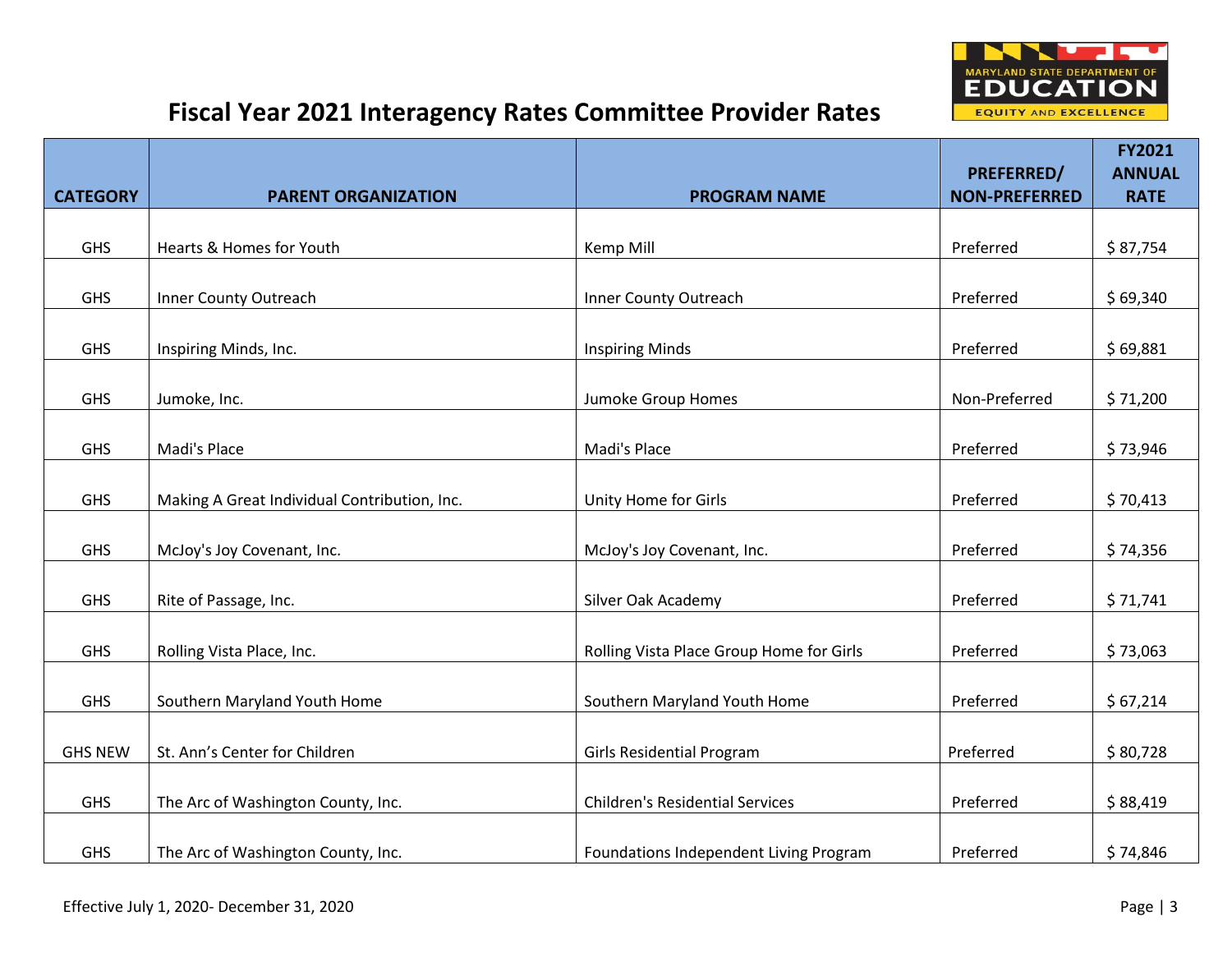

|                 |                                                          |                                           |                                           | <b>FY2021</b>                |
|-----------------|----------------------------------------------------------|-------------------------------------------|-------------------------------------------|------------------------------|
| <b>CATEGORY</b> | <b>PARENT ORGANIZATION</b>                               | <b>PROGRAM NAME</b>                       | <b>PREFERRED/</b><br><b>NON-PREFERRED</b> | <b>ANNUAL</b><br><b>RATE</b> |
|                 |                                                          |                                           |                                           |                              |
| <b>GHS</b>      | The Children's Home, Inc.                                | Long Term Group Home                      | Preferred                                 | \$81,019                     |
|                 |                                                          |                                           |                                           |                              |
| <b>GHS NEW</b>  | Total Quality Residential Services, Inc.                 | Youth Program                             | Preferred                                 | \$92,658                     |
| <b>GHS</b>      | United States Fellowship, Inc. - Oak Hill House School   | Oak Hill House                            | Preferred                                 | \$78,729                     |
| IL              | Board of Child Care of the United Methodist Church, Inc. | Independent Living Program                | Preferred                                 | \$51,407                     |
| IL              | CareRite TFC, Inc.                                       | Independent Living Project (ILP)          | Preferred                                 | \$28,898                     |
| IL              | Challengers Independent Living, Inc.                     | Challengers Independent Living            | Preferred                                 | \$39,439                     |
| IL              | Jumoke, Inc.                                             | Jumoke Independent Living Project         | Preferred                                 | \$40,194                     |
| IL              | King Edwards, Inc.                                       | A Journey Home Independent Living Program | Preferred                                 | \$46,908                     |
| IL              | MENTOR Maryland, Inc.                                    | Independent Living Project                | Preferred                                 | \$39,202                     |
| IL              | Pressley Ridge - Maryland                                | Independence Plus                         | Preferred                                 | \$49,399                     |
| IL              | Progressive Life Center, Inc.                            | Independent Living Program - MD           | Preferred                                 | \$47,192                     |
| IL              | The Martin Pollak Project, Inc.                          | Independent Living Program                | Preferred                                 | \$45,576                     |
| IL              | The National Center for Children & Families              | FutureBound Independent Living Program    | Preferred                                 | \$52,856                     |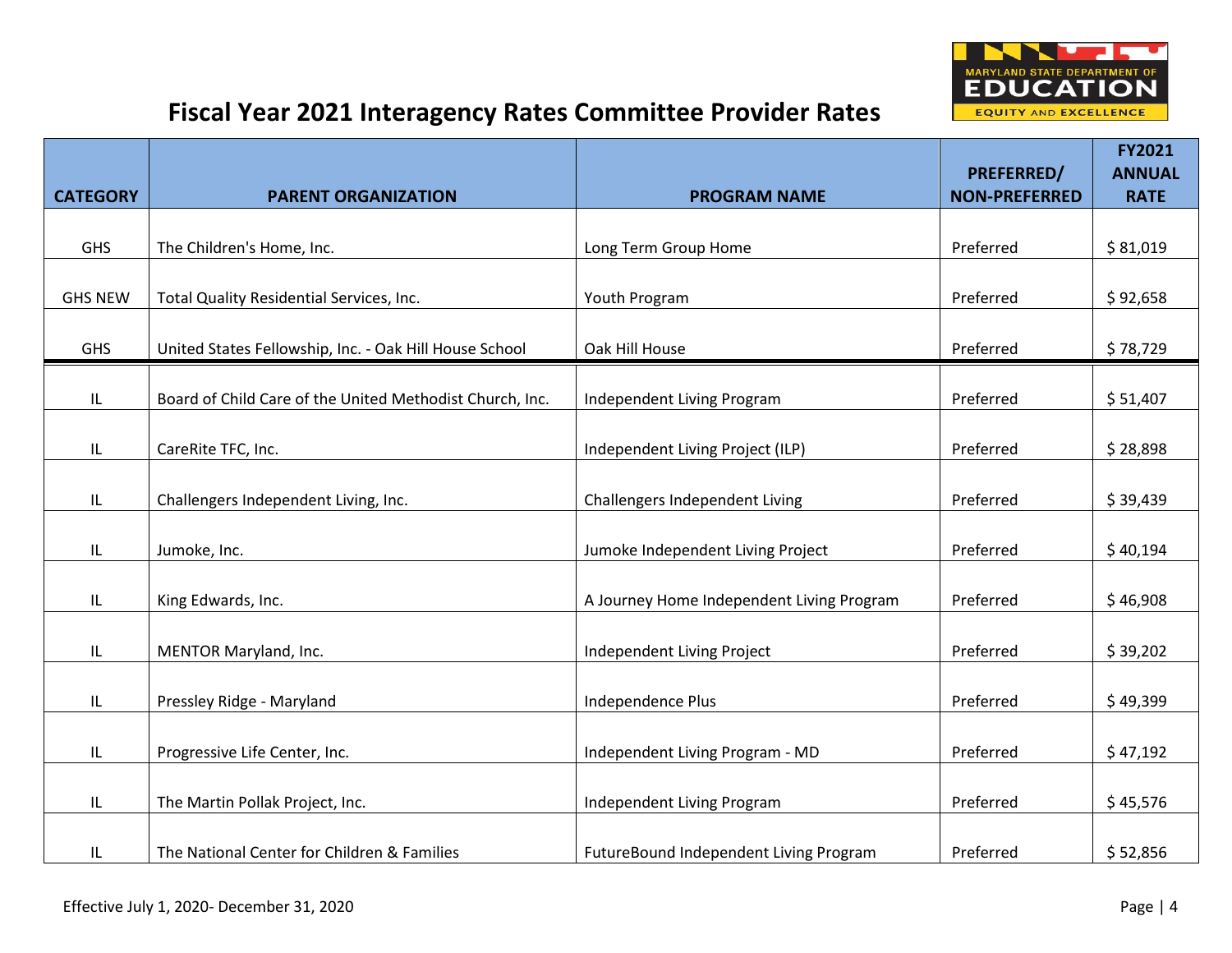

|                 |                                                          |                                      | PREFERRED/           | FY2021<br><b>ANNUAL</b> |
|-----------------|----------------------------------------------------------|--------------------------------------|----------------------|-------------------------|
| <b>CATEGORY</b> | <b>PARENT ORGANIZATION</b>                               | <b>PROGRAM NAME</b>                  | <b>NON-PREFERRED</b> | <b>RATE</b>             |
| IL              | Umbrella Therapeutic Services, Inc.                      | Umbrella                             | Preferred            | \$39,848                |
| <b>MFP</b>      | Center for Social Change, Inc.                           | <b>Medically Fragile Children</b>    | Preferred            | \$162,247               |
| <b>MFP</b>      | Second Family, Inc.                                      | <b>Capitol Heights MFP</b>           | Preferred            | \$411,438               |
| <b>MFP</b>      | Second Family, Inc.                                      | Lancaster Lane MFP                   | Preferred            | \$414,294               |
| <b>MFP</b>      | Second Family, Inc.                                      | Prince George's County Expansion MFP | Preferred            | \$390,864               |
| <b>MFP</b>      | Total Quality Residential Services, Inc.                 | Medically Fragile Children's Program | Preferred            | \$194,024               |
| <b>MISC NEW</b> | Arrow Child & Family Ministries of Maryland, Inc.        | High Intensity Group Home            | N/A                  | \$193,571               |
| <b>MISC</b>     | Associated Catholic Charities, Inc.                      | St. Vincent's Villa - MISC           | N/A                  | \$175,282               |
| <b>MISC NEW</b> | Board of Child Care of the United Methodist Church, Inc. | Denton ECDD                          | N/A                  | \$553,779               |
| <b>MISC</b>     | Board of Child Care of the United Methodist Church, Inc. | <b>Gaither Road ECDD</b>             | N/A                  | \$598,075               |
| <b>MISC</b>     | Board of Child Care of the United Methodist Church, Inc. | High Intensity Group Home CSE        | N/A                  | \$633,402               |
| <b>MISC</b>     | Center for Social Change, Inc.                           | DD Children Program                  | N/A                  | \$157,091               |
| <b>MISC NEW</b> | Community Options, Inc.                                  | Children's Home                      | N/A                  | \$235,321               |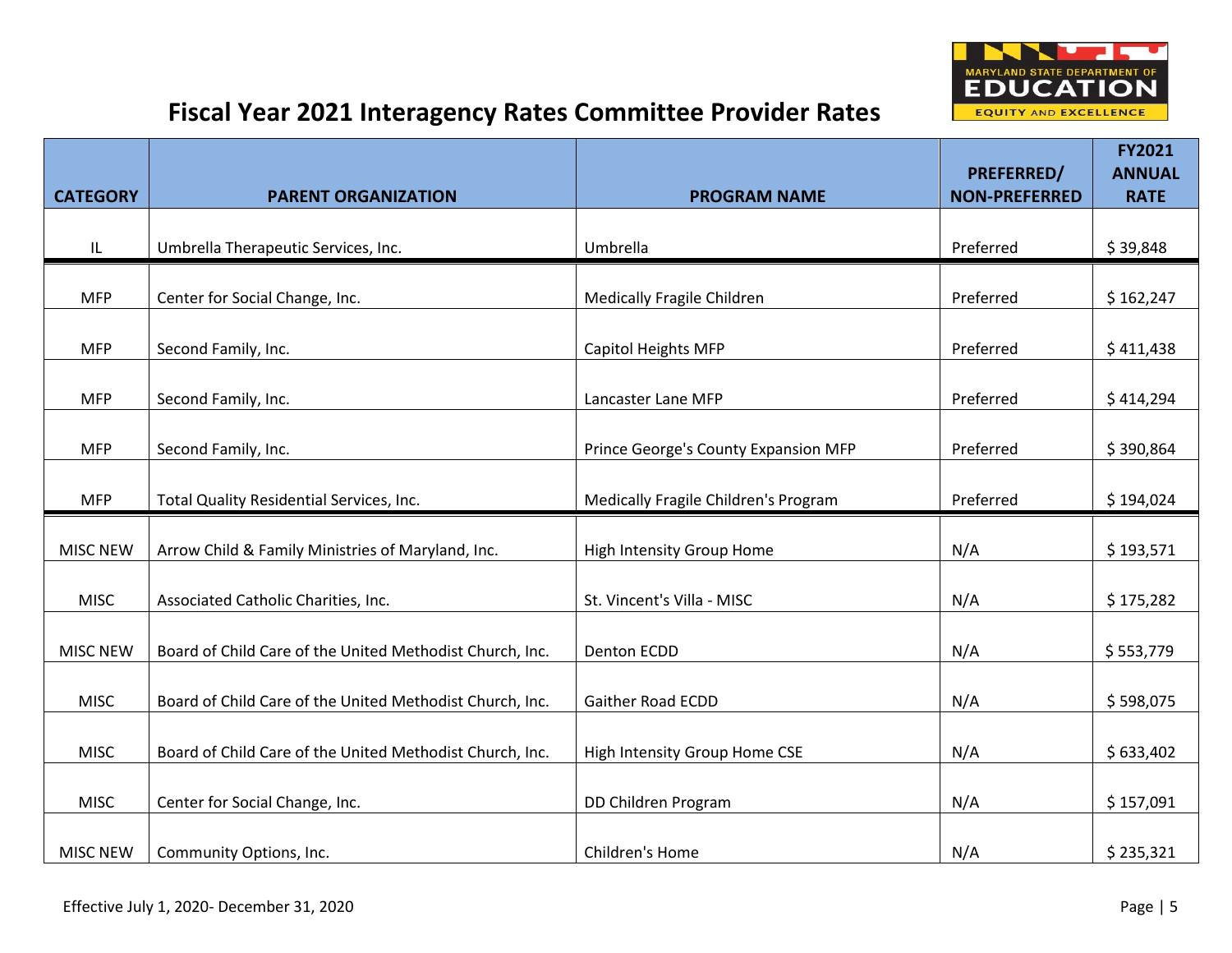

|                 |                                                   |                                       |                                    | <b>FY2021</b>                |
|-----------------|---------------------------------------------------|---------------------------------------|------------------------------------|------------------------------|
| <b>CATEGORY</b> | <b>PARENT ORGANIZATION</b>                        | <b>PROGRAM NAME</b>                   | PREFERRED/<br><b>NON-PREFERRED</b> | <b>ANNUAL</b><br><b>RATE</b> |
|                 |                                                   |                                       |                                    |                              |
| <b>MISC</b>     | Creative Options, Inc.                            | Youth Services I                      | N/A                                | \$162,220                    |
|                 |                                                   |                                       |                                    |                              |
| <b>MISC NEW</b> | Creative Options, Inc.                            | Youth Services High ECDD              | N/A                                | \$301,523                    |
| <b>MISC</b>     | Day By Day Residential Services, Inc.             | Day By Day Residential Services       | N/A                                | \$281,310                    |
| <b>MISC</b>     | Innovative Services, Inc.                         | <b>MRW Youth Services</b>             | N/A                                | \$374,962                    |
|                 |                                                   |                                       |                                    |                              |
| <b>MISC</b>     | Jumoke Community Based Care, Inc.                 | Jumoke ALU                            | N/A                                | \$245,999                    |
| <b>MISC</b>     | Jumoke Community Based Care, Inc.                 | Jumoke Group Homes                    | N/A                                | \$232,700                    |
|                 |                                                   |                                       |                                    |                              |
| <b>MISC</b>     | MENTOR Maryland, Inc.                             | <b>Teens in Transition</b>            | N/A                                | \$95,846                     |
|                 |                                                   |                                       |                                    |                              |
| <b>MISC</b>     | Nexus Woodbourne Family Healing                   | Diagnostic Program                    | N/A                                | \$781,187                    |
| <b>MISC</b>     | Pressley Ridge Maryland                           | <b>Second Generations</b>             | N/A                                | \$80,766                     |
| <b>MISC</b>     | Shorehaven, Inc.                                  | Shorehaven                            | N/A                                | \$155,612                    |
|                 |                                                   |                                       |                                    |                              |
| <b>MISC</b>     | St. Ann's Center for Children, Youth and Families | Residential Teen Parent Program       | N/A                                | \$74,267                     |
| <b>MISC</b>     | VIsionQuest National Ltd.                         | Morning Star Youth Academy            | N/A                                | \$106,309                    |
|                 |                                                   |                                       |                                    |                              |
| <b>NR</b>       | Cedar Ridge Children's Home & School, Inc.        | <b>Transitional Education Program</b> | N/A                                | \$48.98                      |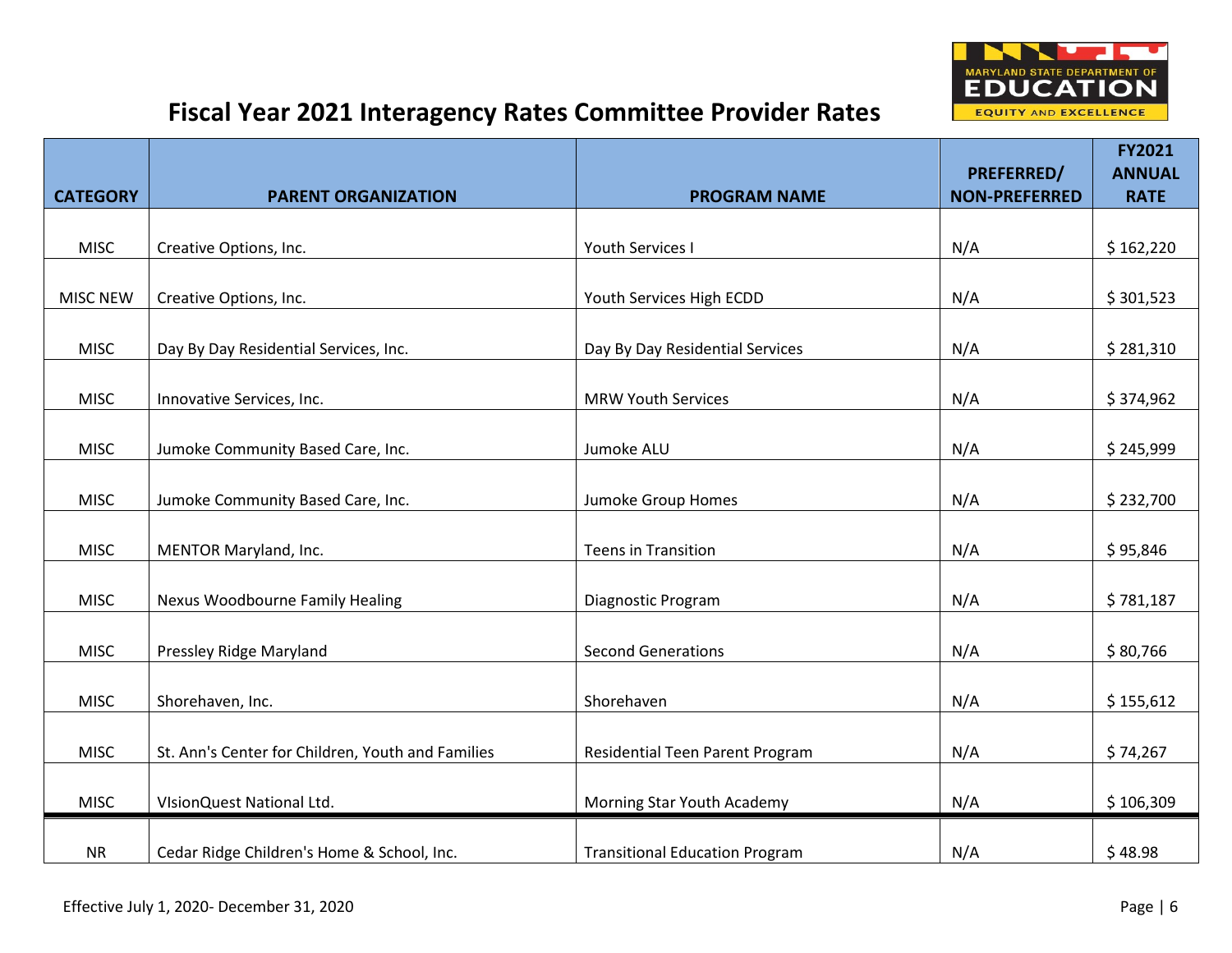

|                 |                                                                                        |                                                                                        | PREFERRED/           | FY2021<br><b>ANNUAL</b> |
|-----------------|----------------------------------------------------------------------------------------|----------------------------------------------------------------------------------------|----------------------|-------------------------|
| <b>CATEGORY</b> | <b>PARENT ORGANIZATION</b>                                                             | <b>PROGRAM NAME</b>                                                                    | <b>NON-PREFERRED</b> | <b>RATE</b>             |
|                 |                                                                                        |                                                                                        |                      |                         |
| <b>NR</b>       | Center for Children, Inc.                                                              | <b>Functional Family Therapy</b>                                                       | N/A                  | \$47.80                 |
| <b>NR</b>       | Community Counseling & Mentoring Services, Inc.                                        | Multisystemic Therapy Program                                                          | N/A                  | \$144.05                |
| <b>NR</b>       | Community Solutions, Inc.                                                              | <b>Baltimore County MST</b>                                                            | N/A                  | \$113.75                |
| <b>NR</b>       | Institute for Family Centered Services, Inc.                                           | In-Home Community Based Services                                                       | N/A                  | \$85.58                 |
| <b>NR</b>       | Living Classroom Foundation                                                            | <b>Fresh Start</b>                                                                     | N/A                  | \$98.54                 |
| <b>NR</b>       | VisionQuest National Ltd.                                                              | Maryland Functional Family Therapy                                                     | N/A                  | \$29.79                 |
| <b>NR</b>       | Way Station, Inc.                                                                      | <b>MST</b>                                                                             | N/A                  | \$111.15                |
| <b>NR</b>       | Youth Advocate Programs. Inc.                                                          | Maryland Advocate Program                                                              | N/A                  | \$86.09                 |
| S               | The Children's Home, Inc.                                                              | Shelter                                                                                | Preferred            | \$83,196                |
| <b>TFC</b>      | Arrow Child & Family Ministries of Maryland, Inc.                                      | <b>Arrow Treatment Foster Care</b>                                                     | Preferred            | \$54,226                |
| <b>TFC</b>      | <b>Baltimore Adolescent Treatment and Guidance</b><br>Organization, Inc. (BATGO, Inc.) | <b>Baltimore Adolescent Treatment and Guidance</b><br>Organization, Inc. (BATGO, Inc.) | Preferred            | \$46,167                |
| <b>TFC</b>      | Board of Child Care of the United Methodist Church, Inc.                               | <b>Treatment Foster Care</b>                                                           | Preferred            | \$53,029                |
| <b>TFC</b>      | <b>Building Families for Children</b>                                                  | <b>CHOSEN</b>                                                                          | Preferred            | \$54,870                |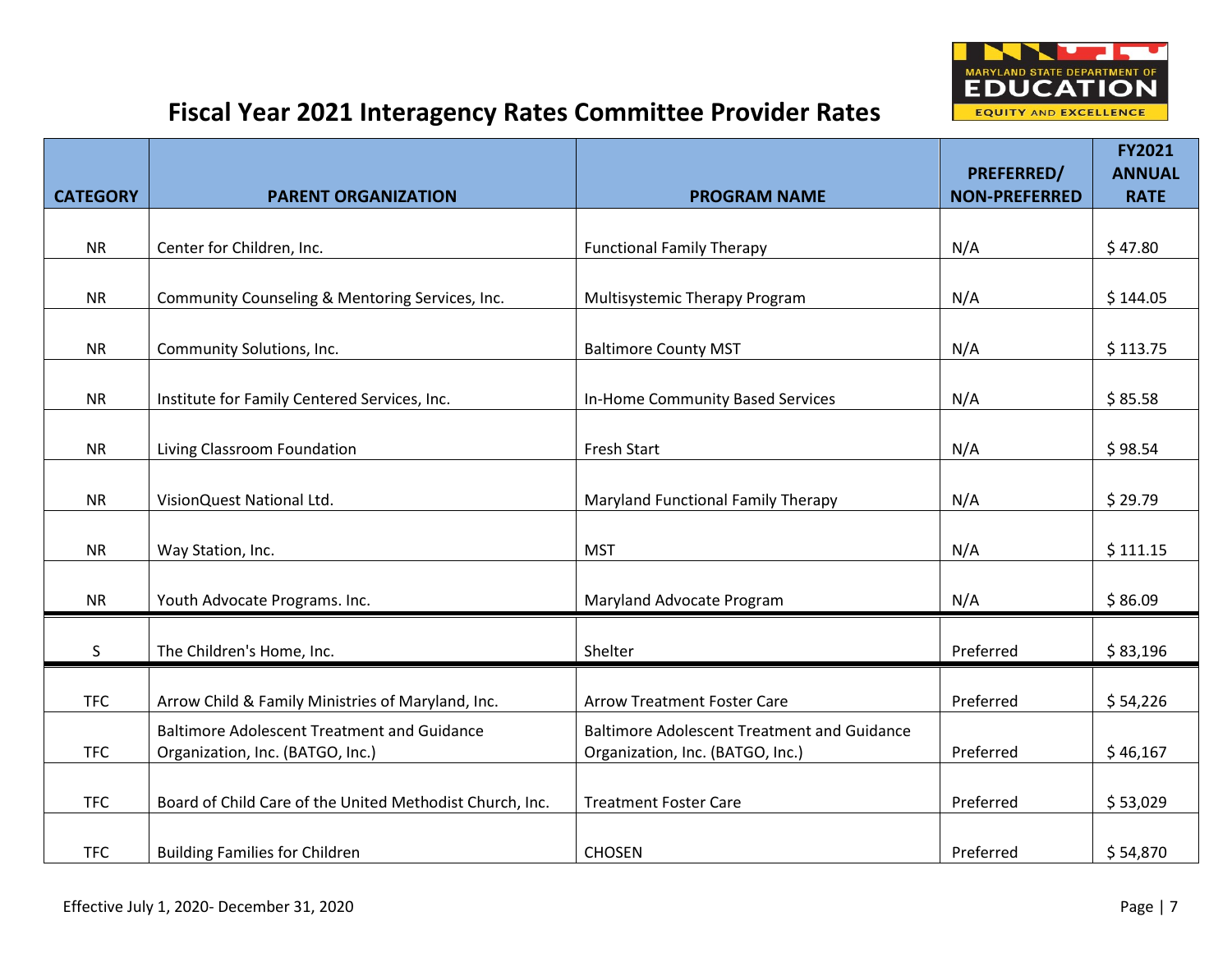

|                 |                                                                   |                                                                                             |                                           | <b>FY2021</b>                |
|-----------------|-------------------------------------------------------------------|---------------------------------------------------------------------------------------------|-------------------------------------------|------------------------------|
| <b>CATEGORY</b> | <b>PARENT ORGANIZATION</b>                                        | <b>PROGRAM NAME</b>                                                                         | <b>PREFERRED/</b><br><b>NON-PREFERRED</b> | <b>ANNUAL</b><br><b>RATE</b> |
|                 |                                                                   |                                                                                             |                                           |                              |
| <b>TFC</b>      | CareRite TFC, Inc.                                                | <b>Therapeutic Foster Care</b>                                                              | Preferred                                 | \$46,447                     |
|                 |                                                                   |                                                                                             |                                           |                              |
| <b>TFC</b>      | Children's Choice of Maryland, Inc.                               | <b>Treatment Foster Care</b>                                                                | Preferred                                 | \$44,795                     |
| <b>TFC</b>      | CONCERN - Professional Services for Children, Youth &<br>Families | <b>Treatment Foster Care</b>                                                                | Preferred                                 | \$46,967                     |
| <b>TFC</b>      | Foundations for Home and Community                                | Treatment/Therapeutic Foster Care                                                           | Preferred                                 | \$52,002                     |
| <b>TFC</b>      | Good Children in The Making, Inc.                                 | <b>TFC</b>                                                                                  | Preferred                                 | \$41,458                     |
| <b>TFC</b>      | Hearts & Homes for Youth                                          | Family Ties TFC                                                                             | Preferred                                 | \$52,229                     |
| <b>TFC</b>      | Kennedy Krieger Education and Community Services, Inc.            | Dept of Family and Community Interventions<br>Therapeutic Foster Care: Emotionally Disabled | Non-Preferred                             | \$62,932                     |
| <b>TFC</b>      | KidsPeace Corporation                                             | KidsPeace of North America TFC                                                              | Preferred                                 | \$49,674                     |
| <b>TFC</b>      | MENTOR Maryland, Inc.                                             | Severe Emotionally Disturbed TFC                                                            | Non-Preferred                             | \$51,436                     |
| <b>TFC</b>      | Neighbor to Family, Inc.                                          | <b>Baltimore Program</b>                                                                    | Preferred                                 | \$52,776                     |
| <b>TFC</b>      | Nexus Woodbourne Family Healing, Inc.                             | <b>Treatment Foster Care</b>                                                                | Preferred                                 | \$54,362                     |
| <b>TFC</b>      | Parker Therapeutic Services, Inc.                                 | <b>Parker Therapeutic Services</b>                                                          | Preferred                                 | \$50,549                     |
| <b>TFC NEW</b>  | PCC Stride, Inc.                                                  | <b>Treatment Foster Care</b>                                                                | Preferred                                 | \$49,600                     |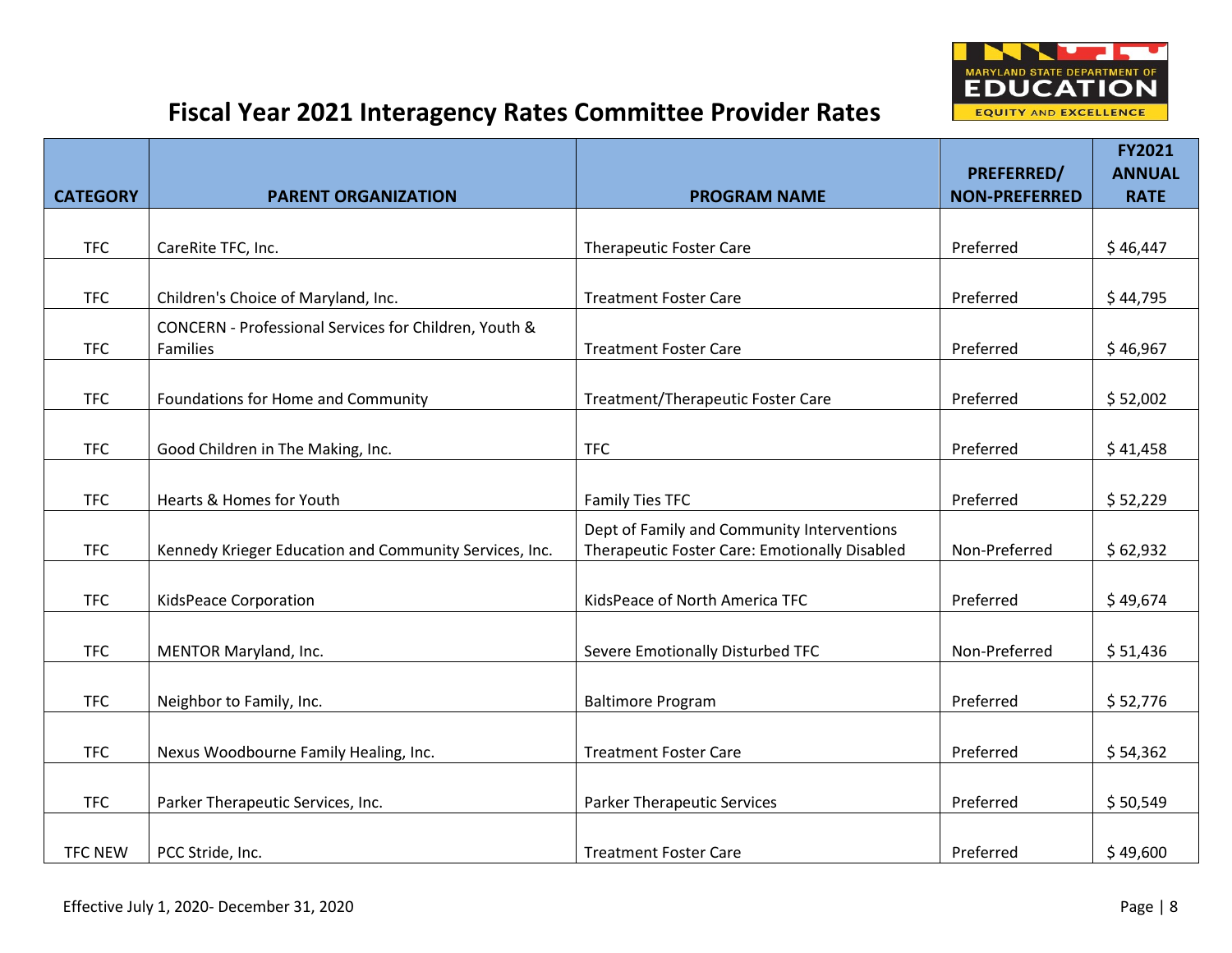

|                 |                                             |                                        |                                    | FY2021                       |
|-----------------|---------------------------------------------|----------------------------------------|------------------------------------|------------------------------|
| <b>CATEGORY</b> | <b>PARENT ORGANIZATION</b>                  | <b>PROGRAM NAME</b>                    | PREFERRED/<br><b>NON-PREFERRED</b> | <b>ANNUAL</b><br><b>RATE</b> |
|                 |                                             |                                        |                                    |                              |
| <b>TFC</b>      | Pressley Ridge - Maryland                   | PR Treatment Foster Care               | Preferred                          | \$55,073                     |
|                 |                                             |                                        |                                    |                              |
| <b>TFC</b>      | Progressive Life Center, Inc.               | Therapeutic Foster Care - MD           | Preferred                          | \$49,373                     |
| <b>TFC</b>      | Progressive Steps, Inc.                     | <b>Treatment Foster Care</b>           | Preferred                          | \$40,157                     |
| <b>TFC</b>      | PSI Services III, Inc.                      | <b>Intensive Treatment Foster Care</b> | Preferred                          | \$65,371                     |
|                 |                                             |                                        |                                    |                              |
| <b>TFC</b>      | PSI Services III Inc.                       | <b>Treatment Foster Care</b>           | Preferred                          | \$60,649                     |
| <b>TFC</b>      | San Mar Children's Home, Inc.               | <b>Treatment Foster Care</b>           | Preferred                          | \$45,641                     |
| <b>TFC</b>      | Seraaj Family Homes, Inc.                   | Seraaj Family Homes, Inc               | Preferred                          | \$45,592                     |
|                 |                                             |                                        |                                    |                              |
| <b>TFC</b>      | The Arc Baltimore, Inc.                     | <b>Treatment Foster Care</b>           | Preferred                          | \$48,498                     |
| <b>TFC</b>      | The Arc Northern Chesapeake Region, Inc.    | <b>Treatment Foster Care</b>           | Preferred                          | \$50,181                     |
| <b>TFC</b>      | The Children's Guild, Inc.                  | <b>Treatment Foster Care</b>           | Preferred                          | \$57,711                     |
|                 |                                             |                                        |                                    |                              |
| <b>TFC</b>      | The Children's Home, Inc.                   | <b>Treatment Foster Care</b>           | Preferred                          | \$52,073                     |
| <b>TFC</b>      | The Martin Pollak Project, Inc.             | <b>Treatment Foster Care Program</b>   | Non-Preferred                      | \$56,224                     |
| <b>TFC</b>      | The National Center for Children & Families | <b>Treatment Foster Care</b>           | Preferred                          | \$65,210                     |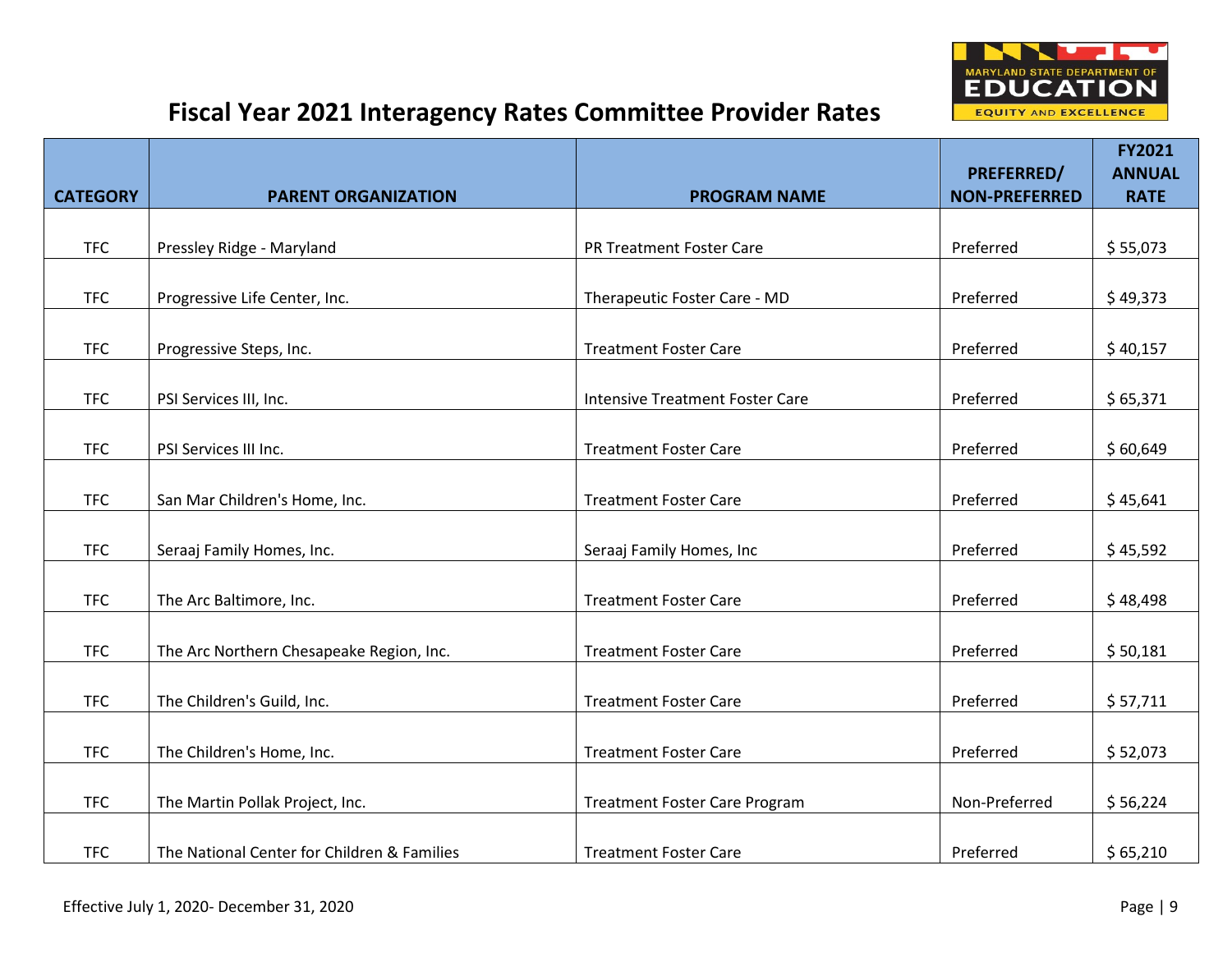

|                 |                                                        |                                                 | <b>PREFERRED/</b>    | <b>FY2021</b><br><b>ANNUAL</b> |
|-----------------|--------------------------------------------------------|-------------------------------------------------|----------------------|--------------------------------|
| <b>CATEGORY</b> | <b>PARENT ORGANIZATION</b>                             | <b>PROGRAM NAME</b>                             | <b>NON-PREFERRED</b> | <b>RATE</b>                    |
|                 |                                                        |                                                 |                      |                                |
| <b>TFC</b>      | WIN Family Services, Inc.                              | <b>Families That Care</b>                       | Non-Preferred        | \$63,380                       |
|                 | CONCERN - Professional Services for Children, Youth &  |                                                 |                      |                                |
| TFC-MF          | Families                                               | <b>Medically Fragile Foster Care</b>            | Preferred            | \$49,520                       |
|                 |                                                        | Dept of Family and Community Interventions      |                      |                                |
| TFC-MF          | Kennedy Krieger Education and Community Services, Inc. | Therapeutic Foster Care: Medically Fragile      | Preferred            | \$65,698                       |
| TFC-MF          | MENTOR Maryland, Inc.                                  | <b>Medically Complex TFC</b>                    | Non-Preferred        | \$72,383                       |
|                 |                                                        |                                                 |                      |                                |
| TFC-MF          | PSI Family Services, Inc.                              | <b>Medical Foster Care</b>                      | Preferred            | \$62,066                       |
|                 |                                                        |                                                 |                      |                                |
| TFC-MF          | The Arc of Northern Chesapeake, Inc.                   | <b>Treatment Foster Care Medically Fragile</b>  | Preferred            | \$64,402                       |
|                 |                                                        |                                                 |                      |                                |
| <b>TGH</b>      | Cedar Ridge Children's Home & School, Inc.             | Residential Services - 24 Hour Child Care TGH   | Preferred            | \$102,073                      |
|                 |                                                        |                                                 |                      |                                |
| <b>TGH</b>      | Hearts & Homes for Youth                               | <b>Avis Birely</b>                              | Preferred            | \$106,974                      |
|                 |                                                        |                                                 |                      |                                |
| <b>TGH</b>      | Hearts & Homes for Youth                               | <b>Marys Mount Manor</b>                        | Preferred            | \$107,010                      |
|                 |                                                        |                                                 |                      |                                |
| <b>TGH</b>      | Our Fortress Home, Inc.                                | Hilton House - Therapeutic Group Home for Girls | Preferred            | \$101,815                      |
| <b>TGH</b>      | The Children's Guild, Inc.                             | The Guild Academy                               | Non-Preferred        | \$124,997                      |
|                 |                                                        |                                                 |                      |                                |
| TMP-IL          | Challengers Independent Living, Inc.                   | Challengers Teen Parents Program                | Preferred            | \$67,692                       |
|                 |                                                        |                                                 |                      |                                |
| TMP-IL          | Hearts & Homes for Youth                               | Damamli Mother/Baby ILP                         | Preferred            | \$72,171                       |